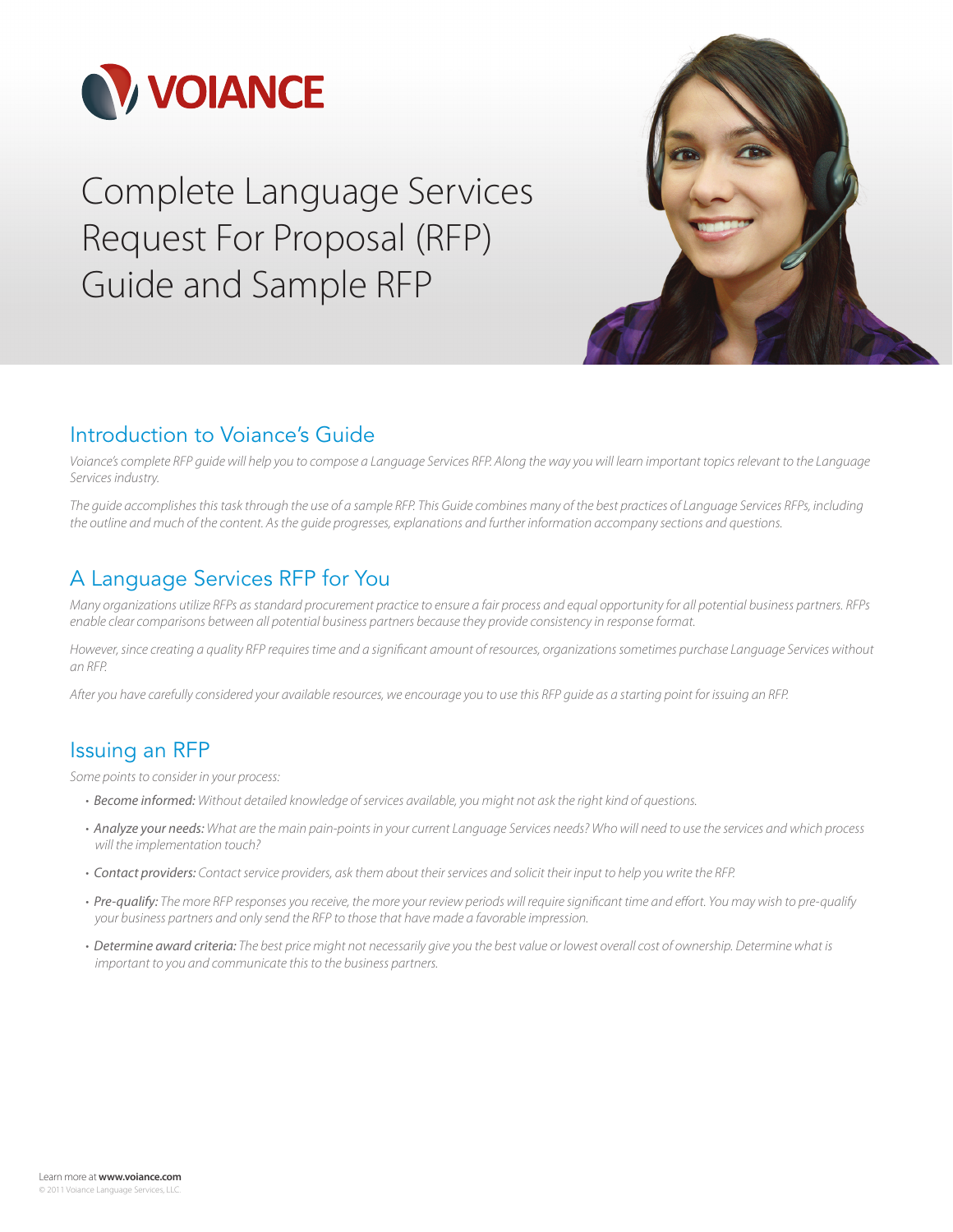

# Table of contents:

After a cover page, most organizations include a table of contents. A clear presentation of the information will help your organization receive clearer responses with fewer questions. Below is a sample format for the presentation of the information: background information (Introduction), the response portion (Business Partner Questions) and additional documents relevant to the RFP (Attachments).

### I. Introduction to the RFP

- A. Executive Summary of RFP
- B. Contact
- C. Reason for RFP
- D. Goals for RFP
- E. Evaluation Criteria
- F. Checklist for Business Partner Deliverables
- G. Important Dates and Deadlines
- H. Formatting and Submittal Guidelines
- J. Other Rules, Regulations and Restrictions for RFP (disclaimers, contract award, etc)

### II. Business Partner Questions

- A. Business Partner Executive Summary
- B. Business Partner Overview and Financial Condition
- C. Interpreter Quality Assurance Practices
- D. Implementation and training
- E. Account Management and Client Service
- F. Contact Center Metrics
- G. Telephone, Data and Interpretation Technology
- H. Security and Compliance
- I. Data Reporting and Invoicing
- J. Pricing

### III. Attachments

- A. Implementation Plan
- B. Pricing
- C. Sample Invoice and Reports
- D. Interpreter Code of Ethics, Confidentiality and Non-Disclosure
- E. Languages Served
- F. Insurance Certificates
- G. ISO Certificates
- H. Other Procedural, Contractual or Legal Documents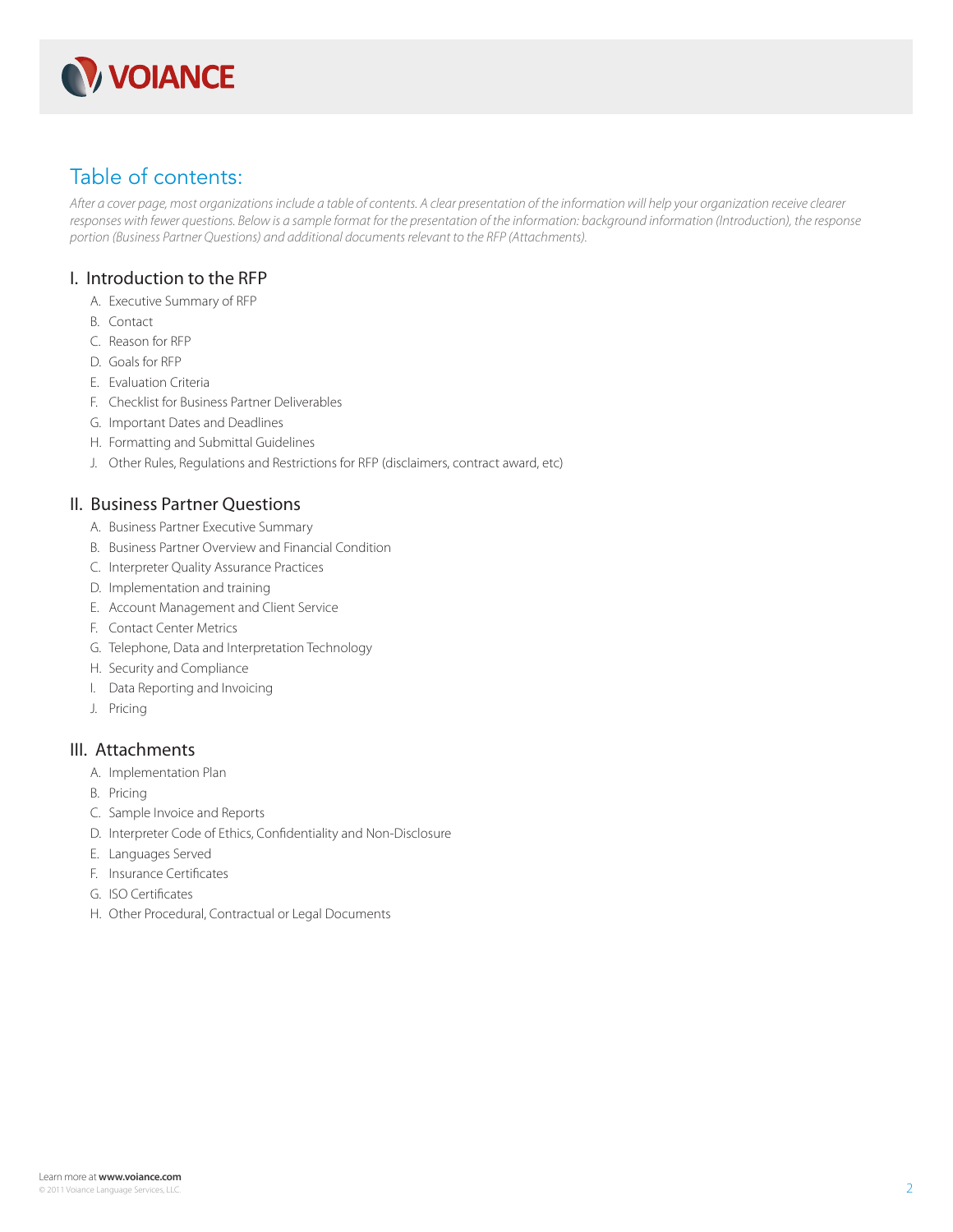

# I. Introduction to the RFP

### A. Executive Summary

The executive summary contains your organization's background and intentions for the RFP. While it may seem like common sense when an RFP is labeled "RFP for Language Services," an executive summary allows you to provide the framework for the responses you will receive from business partners, such as Voiance. For example, even though the terms "interpretation" and "translation" are used interchangeably, each supports a specific communication function. Interpretation supports verbal communication; translation supports written communication. It sets the theme and tone of the RFP. An example executive summary would look like this:

{SampleOrganization} is selecting a preferred business partner for the procurement of language interpretation and translation services throughout {SampleOrganization}. Our objective is to select the business partner who most fully meets the requirements identified in this Request for Proposal (RFP), including a strong desire to increase {SampleOrganization}'s operating efficiency for servicing non-English callers. The selected business partner will supply Over-the-Phone Interpretation and Document Translation to our customer service center. {SampleOrganization} expects to award a contract pursuant to this RFP in accordance with the enclosed project timeframe (Section I.G).

### B. Contact

Every organization has rules surrounding contact during an RFP. Depending on the rules in place, you may allow clarifying questions to be asked at any time or submitted by some a set deadline. Contact instructions could look like the sample text below:

Any questions or other inquiries from your firm concerning this RFP must be submitted by 1/10/20XX by email to Susan Sample, susan.sample@ sample.com, who will be each potential Business Partner's point of contact. All questions and inquiries will be answered by {SampleOrganization} and will be shared with all bidders; oral questions will not be answered.

For details on the submission of the RFP response, see the Formatting and Submittal Guideline section (I.H).

## C. Reason for RFP

Stating the reason for the RFP will better help those responding address your needs and concerns. An RFP is a start to what could be a very productive business relationship; beginning that process with uncertainty or lack of clarity could have detrimental effects later on. Additionally, this section provides a good place to describe what kind of language services are required, which will enable business partners, such as Voiance, to provide your organization with pricing information. Below is a sample reason section:

{SampleOrganization} has a large customer contact center to service new and existing customer account issues. Our current Business Partner's contract is set to expire by 6/15/20xx; we are looking for a Business Partner to help {SampleOrganization} achieve the most from language services. Our diverse customer base, as gathered from our previous 12 months of data, call at these frequencies, representing annual usage, as well as annual Translation usage by original content word count:

| Over-the-Phone Interpretation Usage |                    |         |         |               | <b>Translation Usage</b> |         |                   |                |         |
|-------------------------------------|--------------------|---------|---------|---------------|--------------------------|---------|-------------------|----------------|---------|
|                                     | Language           | Minutes | Percent | Language      | Minutes                  | Percent | Language          | <b>Minutes</b> | Percent |
|                                     | Spanish            | XX.XX   | 73.08%  | French Creole | XX.XX                    | 0.27%   | Spanish           | XX.XX          | 57.14%  |
|                                     | <b>Mandarin</b>    | XX.XX   | 3.90%   | Portuguese    | XX.XX                    | 0.27%   | <b>Mandarin</b>   | XX.XX          | 7.94%   |
|                                     | Vietnamese         | XX.XX   | 2.85%   | Hindi         | XX.XX                    | 0.24%   | Vietnamese        | XX.XX          | 6.35%   |
|                                     | Korean             | XX.XX   | 2.13%   | Punjabi       | XX.XX                    | 0.24%   | Korean            | XX.XX          | 5.95%   |
|                                     | Arabic             | XX.XX   | 2.07%   | Tagalog       | XX.XX                    | 0.20%   | Arabic            | XX.XX          | 4.76%   |
|                                     | Russian            | XX.XX   | 2.03%   | Hmong         | XX.XX                    | 0.20%   | Russian           | XX.XX          | 4.76%   |
|                                     | French             | XX.XX   | 1.70%   | Turkish       | XX.XX                    | 0.19%   | French            | XX.XX          | 4.37%   |
|                                     | Cantonese          | XX.XX   | 1.42%   | Urdu          | XX.XX                    | 0.18%   | Cantonese         | XX.XX          | 4.76%   |
|                                     | Brazil-Portuguese  | XX.XX   | 1.10%   | Bosnian       | XX.XX                    | 0.16%   | Brazil-Portuguese | XX.XX          | 3.97%   |
|                                     | Haitian Creole     | XX.XX   | 0.99%   | Armenian      | XX.XX                    | 0.35%   |                   |                |         |
|                                     | Burmese            | XX.XX   | 0.97%   | Bengali       | XX.XX                    | 0.31%   |                   |                |         |
|                                     | Polish             | XX.XX   | 0.93%   | Italian       | XX.XX                    | 0.29%   |                   |                |         |
|                                     | Somali             | XX.XX   | 0.65%   | Cambodian     | XX.XX                    | 0.28%   |                   |                |         |
|                                     | Nepali             | XX.XX   | 0.64%   | French Creole | XX.XX                    | 0.27%   |                   |                |         |
|                                     | Japanese           | XX.XX   | 0.61%   | Portuguese    | XX.XX                    | 0.27%   |                   |                |         |
|                                     | Farsi              | XX.XX   | 0.52%   | Hindi         | XX.XX                    | 0.24%   |                   |                |         |
|                                     | Swahili            | XX.XX   | 0.45%   | Punjabi       | XX.XX                    | 0.24%   |                   |                |         |
|                                     | Karen              | XX.XX   | 0.44%   | Tagalog       | XX.XX                    | 0.20%   |                   |                |         |
|                                     | Amharic (Ethiopia) | XX.XX   | 0.36%   | Hmong         | XX.XX                    | 0.20%   |                   |                |         |
|                                     | Armenian           | XX.XX   | 0.35%   | Turkish       | XX.XX                    | 0.19%   |                   |                |         |
|                                     | Bengali            | XX.XX   | 0.31%   | Urdu          | XX.XX                    | 0.18%   |                   |                |         |
|                                     | Italian            | XX.XX   | 0.29%   | Bosnian       | XX.XX                    | 0.16%   |                   |                |         |
|                                     | Cambodian          | XX.XX   | 0.28%   |               |                          |         |                   |                |         |

#### Learn more at **www.voiance.com**

 $@$  2011 Voian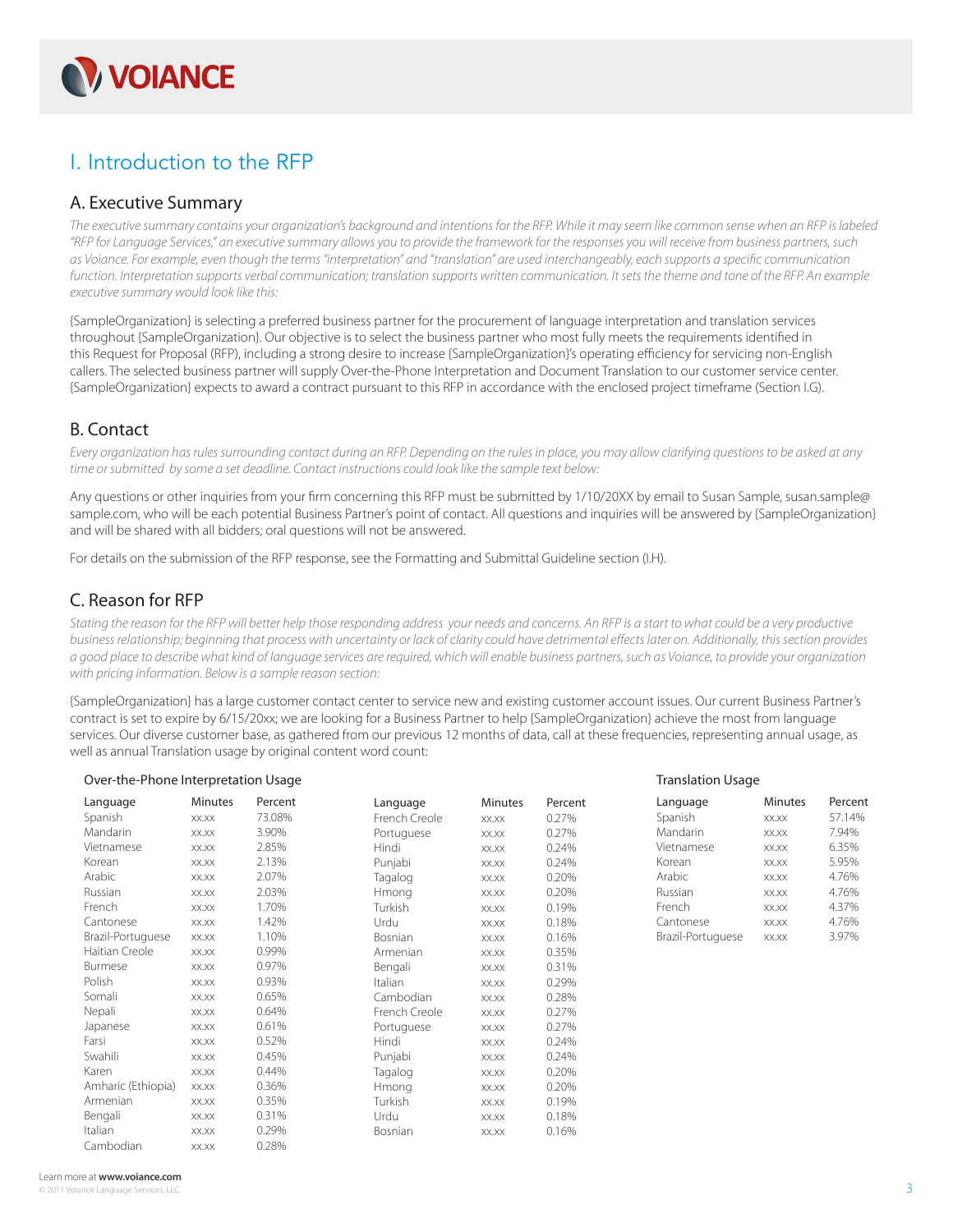

{SampleOrganization} anticipates similar results for the upcoming year, anticipating approximately 3%-5% growth in usage for both interpretation and translation.

## D. Goal for the RFP

Listing your organization's stated goals will help your organization achieve those goals through the RFP. A strong listing of goals would look like this:

Through the selection of a Preferred Business Partner for language services, {SampleOrganization}'s seeks to achieve the following goals:

- Achieve high level end user satisfaction by providing world class language interpretation and translation services
- Ensure timely, efficient performance related to all aspects of language interpretation and translation
- Establish effective, streamlined procedures for administration, performance management, and on-going interface with the selected firm
- Ensure timely and consistent data management and reporting
- Achieve lowest overall total cost of ownership by partnering with a world class Business Partner

### E. Evaluation Criteria

Providing potential Business Partners with evaluation criteria assists in receiving information that suits your needs. Without this section, your organization risks receiving responses in unhelpful formats or focused on the wrong information. A set of Evaluation Criteria based on a point system remains one of the most effective ways to evaluate an RFP. Find a sample Evaluation Criteria section below:

All proposals will be evaluated by {SampleOrganization} staff . {SampleOrganization} will select a Business Partner in accordance with the evaluation criteria set forth in this RFP. The evaluation of the proposals shall be within the sole judgment and discretion of {SampleOrganization}.

As a result of this RFP, {SampleOrganization} intends to award a contract to the Business Partner whose response conforms to the RFP and whose bid presents the greatest value to {SampleOrganization}, all evaluation criteria considered. The combined weight of the evaluation criteria is greater in importance than cost in determining the greatest value to {SampleOrganization}.

The Evaluation Criteria and their respective weights are as follows:

| <b>Evaluation Criteria</b>        | Description                                                                                                                                                                                                                                                                                           | Weight                                                                                       |
|-----------------------------------|-------------------------------------------------------------------------------------------------------------------------------------------------------------------------------------------------------------------------------------------------------------------------------------------------------|----------------------------------------------------------------------------------------------|
| <b>Completeness of Responses</b>  | Responses to this RFP must be complete. Responses that do not include the<br>proposal content requirements identified within this RFP will be considered<br>incomplete and will receive no further consideration.                                                                                     | Pass /Fail                                                                                   |
| <b>Financial Condition</b>        | Organizations in questionable or poor financial condition may be<br>immediately disqualified from the competitive RFP process.                                                                                                                                                                        | Pass /Fail                                                                                   |
| <b>Business partner Questions</b> | Evaluation of the Business Partner Questions Section (II) will play a large role<br>in {SampleOrganization}'s final decision, in the following categories:                                                                                                                                            |                                                                                              |
|                                   | A. Business Partner Experience, Expertise and Value-Added Services<br>B. Interpreter Quality Assurance Practices<br>C. Account Management and Client Service<br>D. Call Center Metrics<br>Telephone, Data and Interpretation Technology<br>Security and Compliance<br>G. Data Reporting and Invoicing | 2.5 Points<br>2.5 Points<br>2.5 Points<br>5 Points<br>2.5 Points<br>2.5 Points<br>2.5 Points |
|                                   |                                                                                                                                                                                                                                                                                                       | Total: 20                                                                                    |
| References                        | The quality and relevance of references from organizations similar to<br>{SampleOrganization}.                                                                                                                                                                                                        | 5 Points                                                                                     |
| Understanding of the RFP          | Clear writing, relevant answers and a demonstrated understanding and<br>accuracy in responses.                                                                                                                                                                                                        | 5 Points                                                                                     |
| Attachments                       | Quality and completeness of attachments.                                                                                                                                                                                                                                                              | 5 Points                                                                                     |
| Overall RFP Proposal              | An overall score to the RFP response, including completeness, clarity and<br>presentation                                                                                                                                                                                                             | 5 Points                                                                                     |
| Price                             | A competitive, favorable pricing of services                                                                                                                                                                                                                                                          | 5 Points                                                                                     |
|                                   |                                                                                                                                                                                                                                                                                                       | <b>Grand Total:</b><br>45 Points                                                             |

Learn more at **www.voiance.com** © 2011 Voiance Language Services, LLC.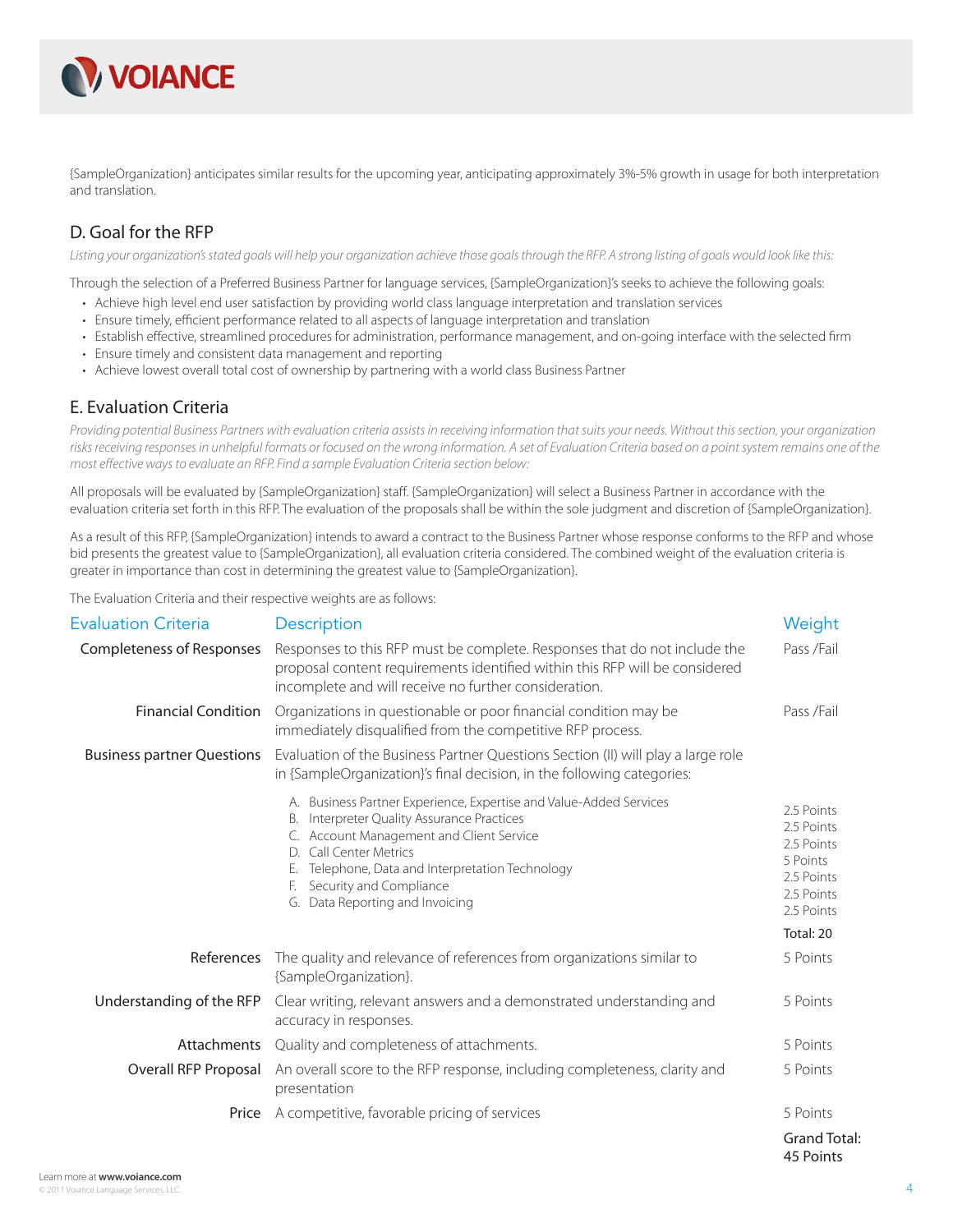

### F. Checklist for Business Partner Deliverables

You may have a well-written RFP, but without a checklist, RFP responses may lack vital documents that were not clearly stated as deliverable with the RFP. Once again, here is a look at a sample deliverables checklist:

All final RFP related deliverables are due via email by 3/15/20xx. Each final RFP response should include the following and be emailed to susan. sample@sample.com:

#### Business Partner Questions (One PDF or Word file)

One final version of each Business Partner's RFP response should include the following sections when emailed to susan.sample@sample.com. The file must be sent in PDF or Word (.doc or .docx) format.

- A. Business Partner Executive Summary
- B. Business Partner Experience, Expertise and Value-Added Services
- C. Business Partner Financial Condition
- D. Interpreter Quality Assurance Practices
- E. Account Management and Client Service
- F. Call Center Metrics
- G. Telephone, Data and Interpretation Technology
- H. Security and Compliance
- J. Data Reporting and Invoicing

#### Attachments (Each as a separate image, PDF or Word file)

Each of the following attachments must be included in an email to susan.sample@sample.com, along with the Business Partner Questions file. Some of these files will be created by the Business Partner and sent out, others are supplied within {SampleOrganization}'s RFP document and must be signed and returned.

- A. Implementation Plan
- B. Pricing
- C. Sample Invoice and Reports
- D. Interpreter Code of Ethics, Confidentiality and Non-Disclosure Agreements
- E. Languages Served
- F. Insurance Certificates
- G. ISO Certificates
- H. Other Procedural, Contractual or Legal Documents

### G. Important Dates and Deadlines

Providing a summary of the important dates and deadlines will provide important organization and communication for both your organization and potential business partners. An example of a set of reasonable timelines would look something like the table below:

{SampleOrganization} anticipates the following general time frames in connection with issuance of this RFP, review and analysis of proposals, award of a contract, and implementation of the selected services:

| Events                                                                                                                                                                | <b>Completion Date</b>                                        |  |  |
|-----------------------------------------------------------------------------------------------------------------------------------------------------------------------|---------------------------------------------------------------|--|--|
| RFP's to business partners<br>• Send RFP's<br>• Clarifying questions from Business Partners<br>• Responses to Business Partners<br>• Final RFP response documents due | 1/5/20xx<br>2/8/20xx<br>2/15/20xx<br>3/15/20xx by 11:59pm EST |  |  |
| Evaluation of bids (RFP review)<br>Supplier presentations                                                                                                             | $3/15/20xx - 4/12/20xx$<br>Week of $4/4/20xx$                 |  |  |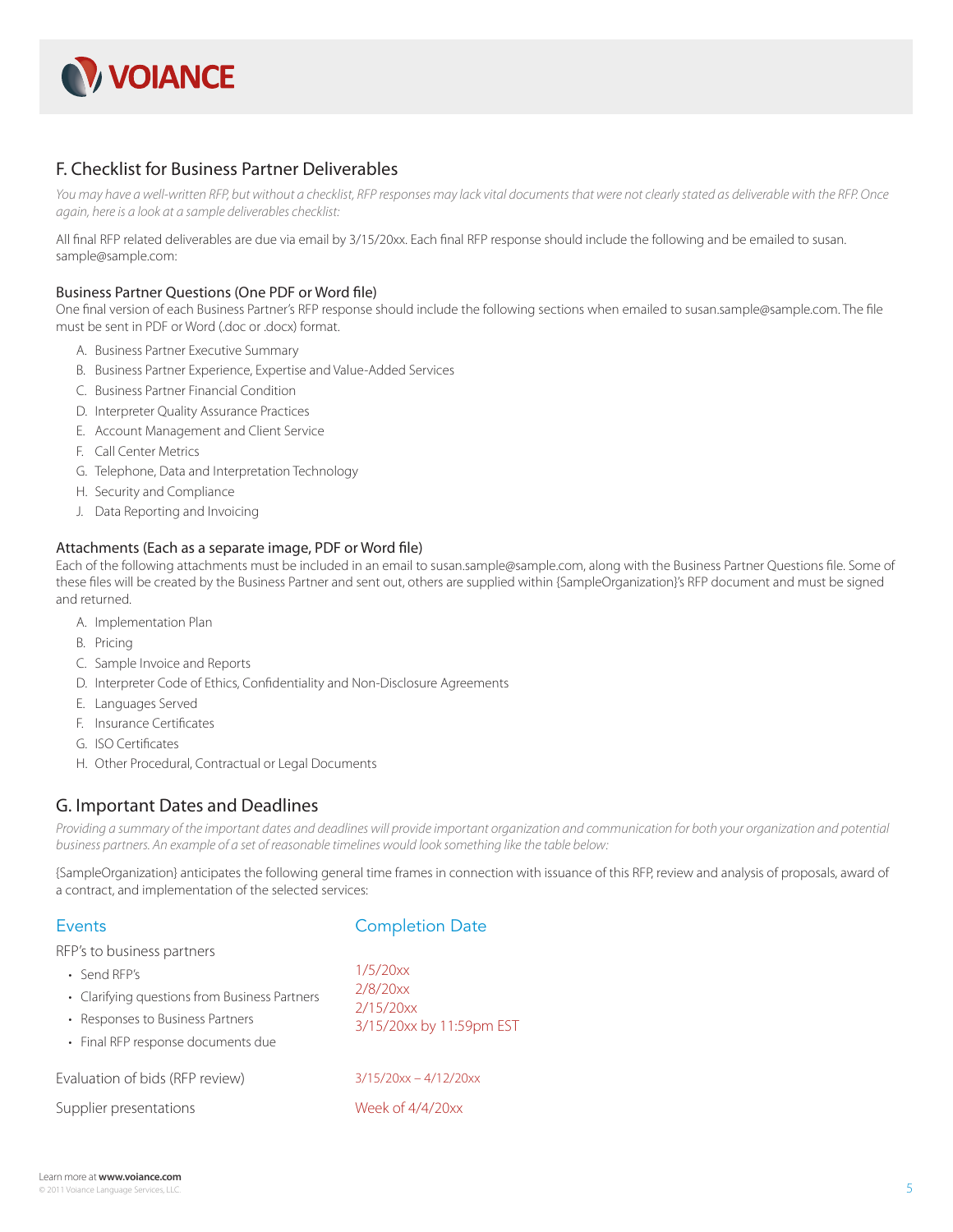

| Finalize Business Partner selection                                    | 4/19/20xx |
|------------------------------------------------------------------------|-----------|
| • Site visit to Business Partner(s)                                    |           |
| • Team recommendation                                                  |           |
| • Approve by leadership                                                |           |
| Contract negotiations, award & communication                           | 4/22/20xx |
| Transition to new Business Partner, and New<br>contract is implemented | 5/1/20xx  |

Following our review of proposals, {SampleOrganization} will promptly notify each Business Partner regarding our desire to conduct (or not conduct) further negotiations with their firm.

## H. Formatting and Submittal Guidelines

Taking a moment to define the formatting and submittal requirements will ensure you receive an RFP formatted to readily address the needs of your organization. Formatting and submitting guidelines are important; SampleOrganziation's guidelines are below:

#### Proposal Format

- Your RFP response must be prepared for clarity and ease of readability.
- Your RFP response content should provide concise and relevant answers, with emphasis on completeness and clarity of content.
- Proposals shall be submitted electronically only.
- Incomplete proposals or proposals that are not prepared in accordance with this RFP will be eliminated from the evaluation process.
- All potential Business Partners are required to present proposals using the same headings and categories as outlined in the RFP to ensure a fair, equitable, and timely evaluation.
- {SampleOrganization} reserves the right to reject any and all proposals submitted that fail to conform to the requirements of the RFP and to request additional information from any potential Business Partner submitting a proposal.

#### Proposal Submittal Guidelines

You must e-mail an electronic copy of your proposal, and any supporting documentation in Microsoft Word (.doc or.docx) or .PDF format, to Susan Sample susan.sample@sample.com.

## J. Other Rules, Regulations and Restrictions for RFP (disclaimers, contract award, etc)

Many organizations have rules specific to their RFP process. This will vary from company to company, but below are some common sections that your organization may consider using:

#### **Contracts**

{SampleOrganization} has attached standard terms and conditions for all RFP participants for review; you must accept these or offer full details of changes you would like {SampleOrganization} to consider, otherwise your proposal will be disqualified.

#### Disclaimers

You are hereby advised that {SampleOrganization} is not committed to any course of action as a result of its issuance of this Request for Proposal and/ or its receipt of a proposal from you or other firms in response to it. In particular, you should note that {SampleOrganization} may:

- Reject any proposal which does not conform to instructions and specifications which are issued herein
- Not accept proposals after the stated submission deadline
- Reject all proposals, if it so decides
- Award a contract in connection with this RFP at any time
- Make no award of a contract

You are also advised that {SampleOrganization} will not reimburse your firm for any proposal preparation costs or other work performed in connection with this RFP, whether or not your firm is awarded a contract.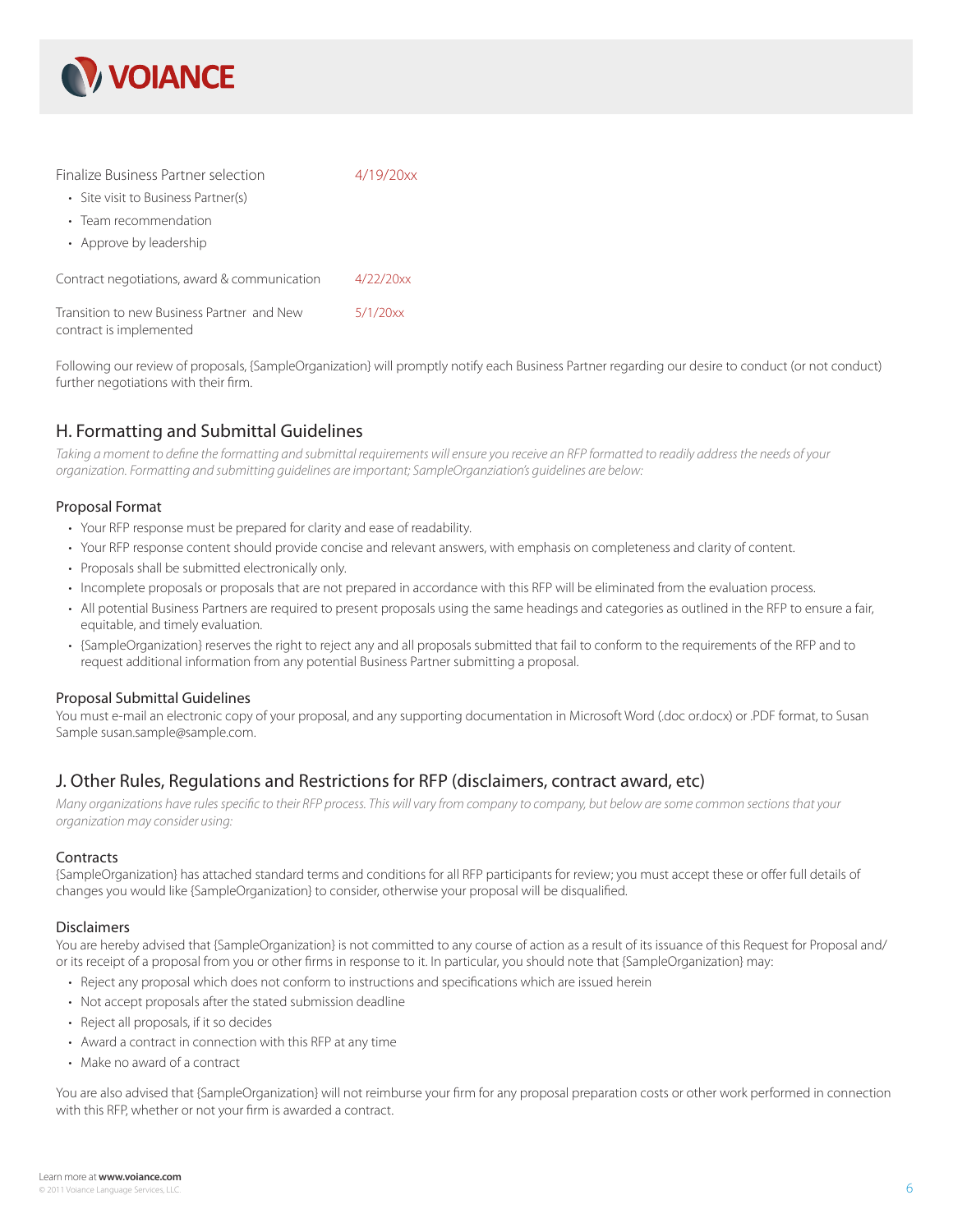

# II. Business Partner Questions

### A. Business Partner Executive Summary

This section should be for the Business Partner to summarize its intentions and differentiating qualities. It should set the tone of the RFP response.

### B. Business Partner Overview and Financial Condition

An excellent business partner does not have poor financials. While some providers may be able to provide low-cost solutions, always check to make sure they have outstanding financials and would be able to continue servicing your organization even in hardship. Often, RFP issuers ask for at least one of the following:

- 1. Please provide Business Partner's past two years of revenue
- 2. Please provide Business Partner's most recent Dunn and Bradstreet report
- 3. How many employees do you have? How many directly provide language services?
- 4. What kind of quality processes have you implemented? Is your organization ISO Certified?
- 5. Please provide 3 references from organizations similar in scope to {SampleOrganization}.

### C. Interpreter Quality Assurance Practices

The methodologies behind interpreter recruitment, training and monitoring can have drastic effects on your organization's language service efficiency and customer satisfaction. Ask tough questions like:

- 1. Where are your interpreters located?
- 2. Are your interpreters employee or contract interpreters?
- 3. Will any of this business be sub-contracted to another company? If so, what percentage (including languages) will be sub-contracted? Are these sub-contractors based in the US? If not, where?
- 4. Will any interpretation calls be routed outside the country?
- 5. How are your interpreters recruited?
- 6. How are your interpreters trained?
- 7. What kind of on-the-job training, shadowing or side-by-side assistance do your interpreters receive?
- 8. What are your interpreters' post-training activities?
- 9. What are your interpreter quality monitoring processes?
- 10. How often do interpreters receive ongoing quality monitoring?
- 11. What are the consequences for outstanding or poor interpretation performance?
- 12. How familiar are your interpreters with the types of calls {SampleOrganization} receives?
- 13. What differentiates your organization's interpreters from other providers?

### D. Implementation and Training

- 1. How will you ensure a smooth transition?
- 2. What is your process for implementation?
- 3. How will you train our representatives on the use of your system?
- 4. What kind of support material is available?
- 5. What kind of value added services can your organization provide at no additional charge?

### E. Account Management and Client Service

The way your account is managed can create adversarial situations and lack of service or full-fledged partnership and attentiveness. Make sure to inquire how the Business Partner intends to work with you; it will provide distinct insight into the potential Business Partner's culture. Ask questions like the following:

- 1. Who will manage {SampleOrganization}'s account?
- 2. What kind of regular contact will you maintain with our organization?
- 3. How will your organization enhance {SampleOrganization}'s use of language services through account management?
- 4. How can your client services be contacted?
- 5. What proactive measures does your organization undertake to provide outstanding client service?
- 6. What are your procedures for customer complaints or commendations?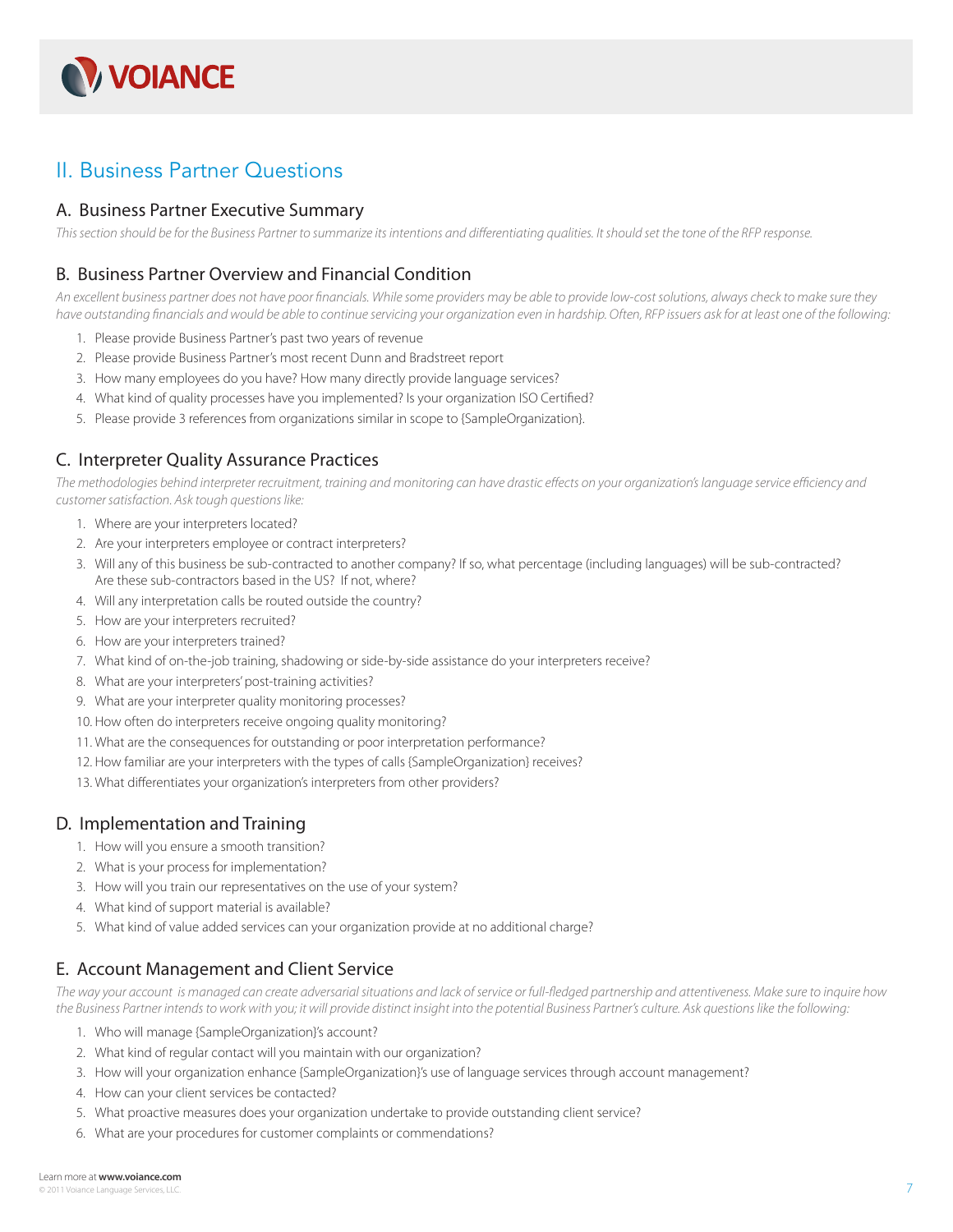

- 7. How will you review the success of your services?
- 8. What white papers or resources demonstrate leadership of your organization in the language services industry?

# F. Contact Center Metrics

Metrics are the bottom line measure when it comes to efficiency in language services. An organization's listed price does not cover the hidden costs associated with metrics. Underperforming metrics may create increased costs through inefficiencies, including: higher wait times, more abandoned calls and language selection confusion. Challenging questions about call center metrics include:

- 1. What kind of contact center metrics does your organization regularly report?
- 2. How are these metrics measured?
- 3. How will these metrics add to {SampleOrganization}'s overall efficiency?
- 4. How does your organization achieve these metrics? What processes does your organization have in place to ensure metrics are met on a consistent basis, even in the event of unexpected surges in call volumes?
- 5. What kind of reduction in Average Handle Time can your organization help {SampleOrganization} to achieve?
- 6. What is your company's Average Speed of Answer (ASA) for both Spanish and all languages

## G. Telephone, Data and Interpretation Technology

Technology and infrastructure directly affect a Language Service Provider's ability to serve your organization efficiently. Lacking the proper technologies can result in downtime, unavailability or poor call quality. When asking about technology, ask the following questions:

- 1. What is the nature of your organization's communication system?
- 2. Where are your call centers and all other parts of your communication system located?
- 3. What is the percentage of uptime your system has had in the past 12 months?
- 4. How many actual minutes of downtime did your communications system experience in the past 12 months and how did it impact service delivery?
- 5. What level of redundancy is employed in your organization's infrastructure?
- 6. How does your organization maintain services in the event of a power outage or natural disaster? What if this scenario lasts for several days?
- 7. What technologies are employed to ensure excellent audio quality?
- 8. What technologies are utilized in your interpreter call centers to increase the quality, efficiency or effectiveness of language service delivery?
- 9. How do your organization's investments in technology add value to {SampleOrganization}?

## H. Security and Compliance

In a competitive and regulatory environment, security and compliance are of the utmost importance. Below are some relevant questions on these topics:

- 1. What efforts does your organization undertake to ensure the security of your facilities?
- 2. What security measures protect {SampleOrganization} and our end-users' information?
- 3. What federal laws and other agreements are your interpreters required to be in compliance?

## I. Data Reporting and Invoicing

Reporting and data can provide the strongest means for changing, improving or predicting trends in your organization's language services. Whether it is due to a natural disaster, gradual demographic changes in your customer base or the results of multicultural marketing campaigns, changes in language services will occur. Strong reporting capabilities will help your organization be prepared and capitalize on these changes. For some sample questions on reporting, see the following questions:

- 1. What kind of online reporting does your organization provide, including what is viewable in reports?
- 2. What features are supported in your organization's online reporting?
- 3. When do invoices become available online, once they are processed?
- 4. How many users may access online reporting data?
- 5. How do reports add value to my organization?
- 6. What kind of training, instruction or guidance is available for utilizing reporting effectively?
- 7. Does your organization regularly provide custom reports and can {SampleOrganization} expect this from your organization?